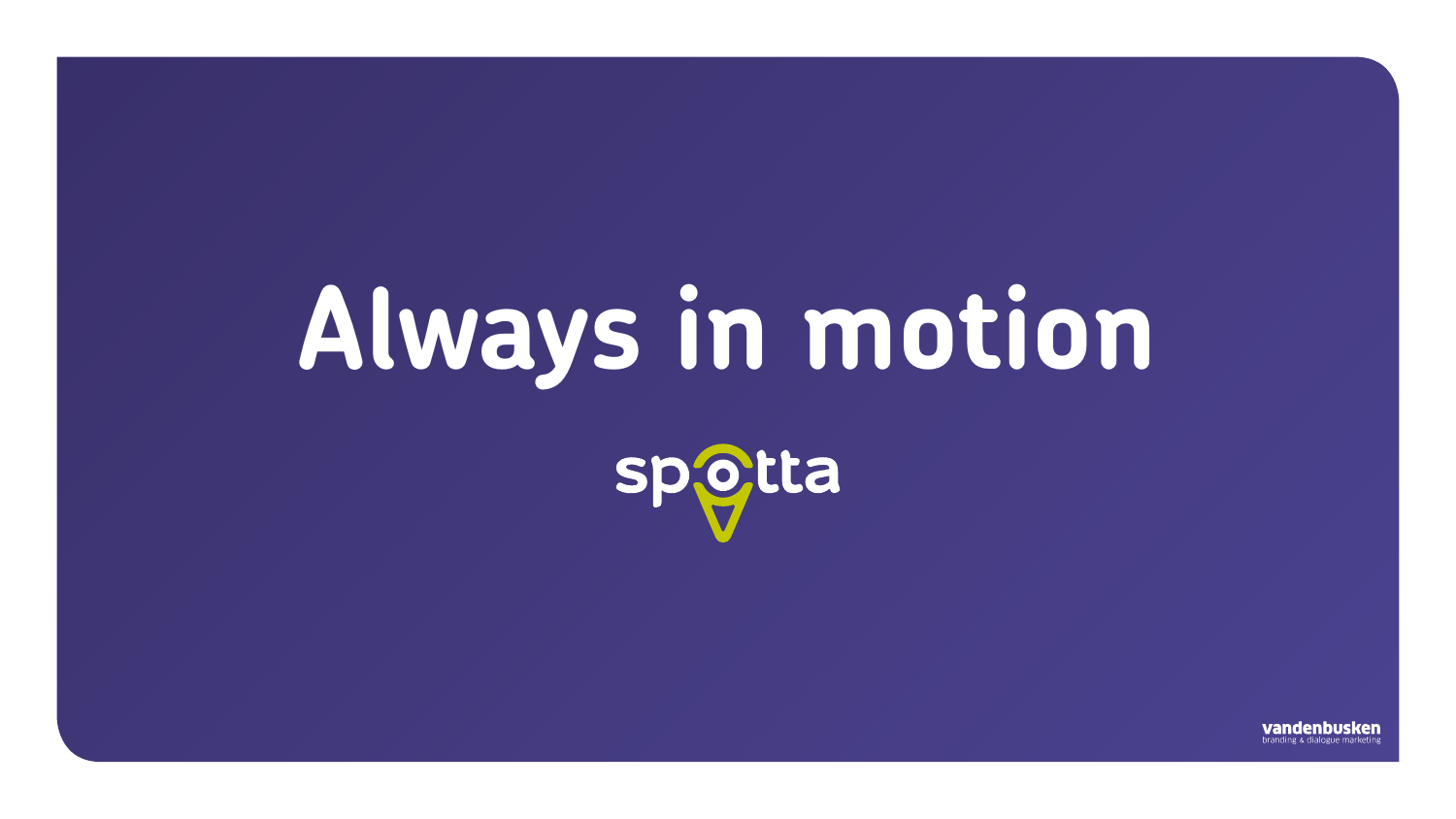### **Brief**

**Spotta is a Dutch company that distributes folders and flyers, door-to-door. Spotta also has an app, in which the folders are digitally distributed. As door-to-door as an advertising medium is being perceived as "old fashioned", media agencies don't tend to recommend it to their clients anymore. Even though Spotta has hard results to proof that this medium still is effective in a media mix.** 

**That is why Spotta reached out to vandenbusken to help getting the attention of media agencies. A big media agency moved office within Amsterdam and Spotta asked vandenbusken to come up with a creative idea to welcome them in their new office.** 

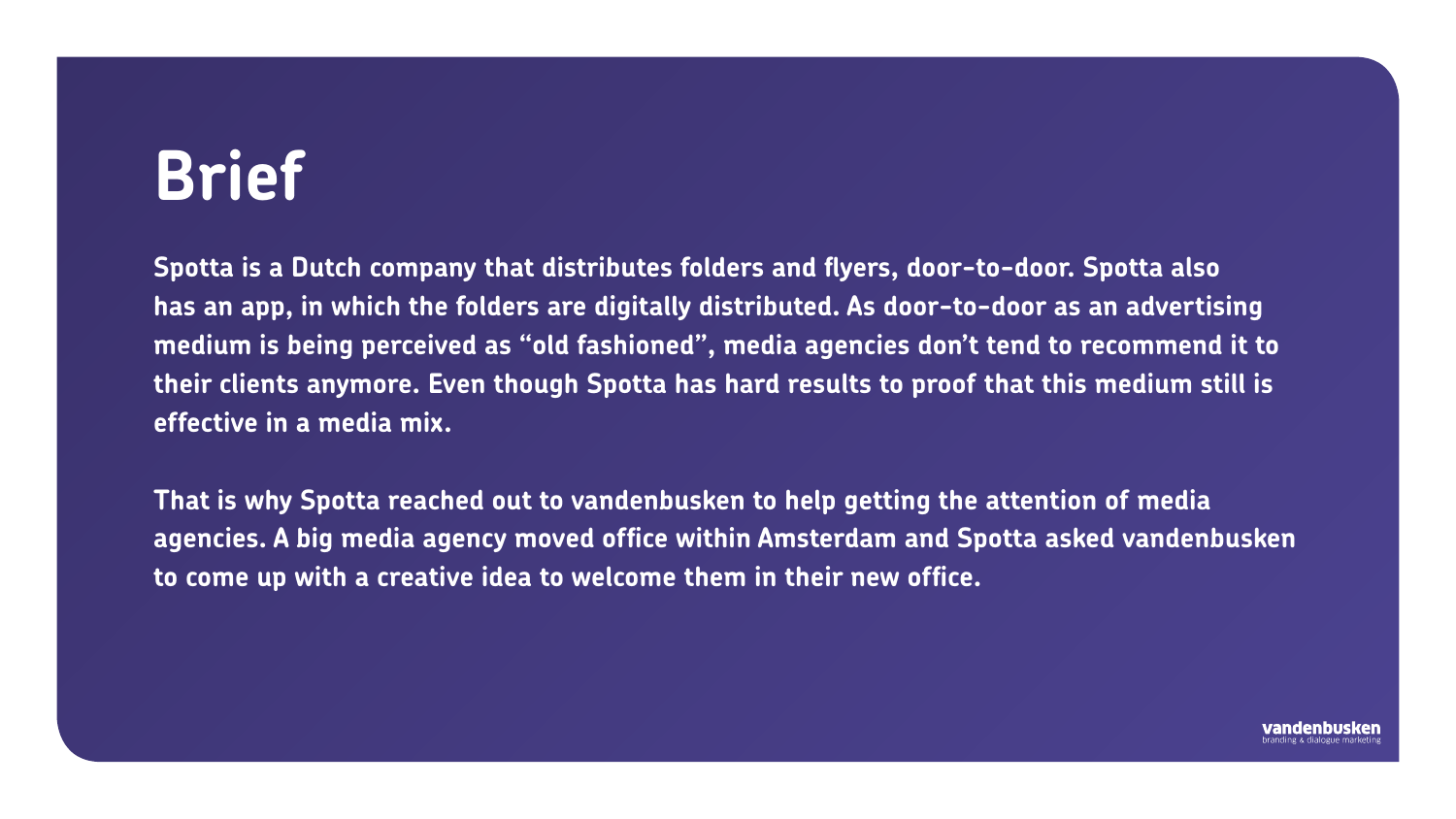## **Strategy**

1218

祖田田

**HI-HI-HI** 

**SUBDER** 

**As the budget was only a few thousand euros, we had to be creative. So we got to think about Amsterdam. What would Amsterdam be without bikes? As the office was situated on the edge of Amsterdam, most employees would come to work with their car, but most people like to go into the city during their lunch break.**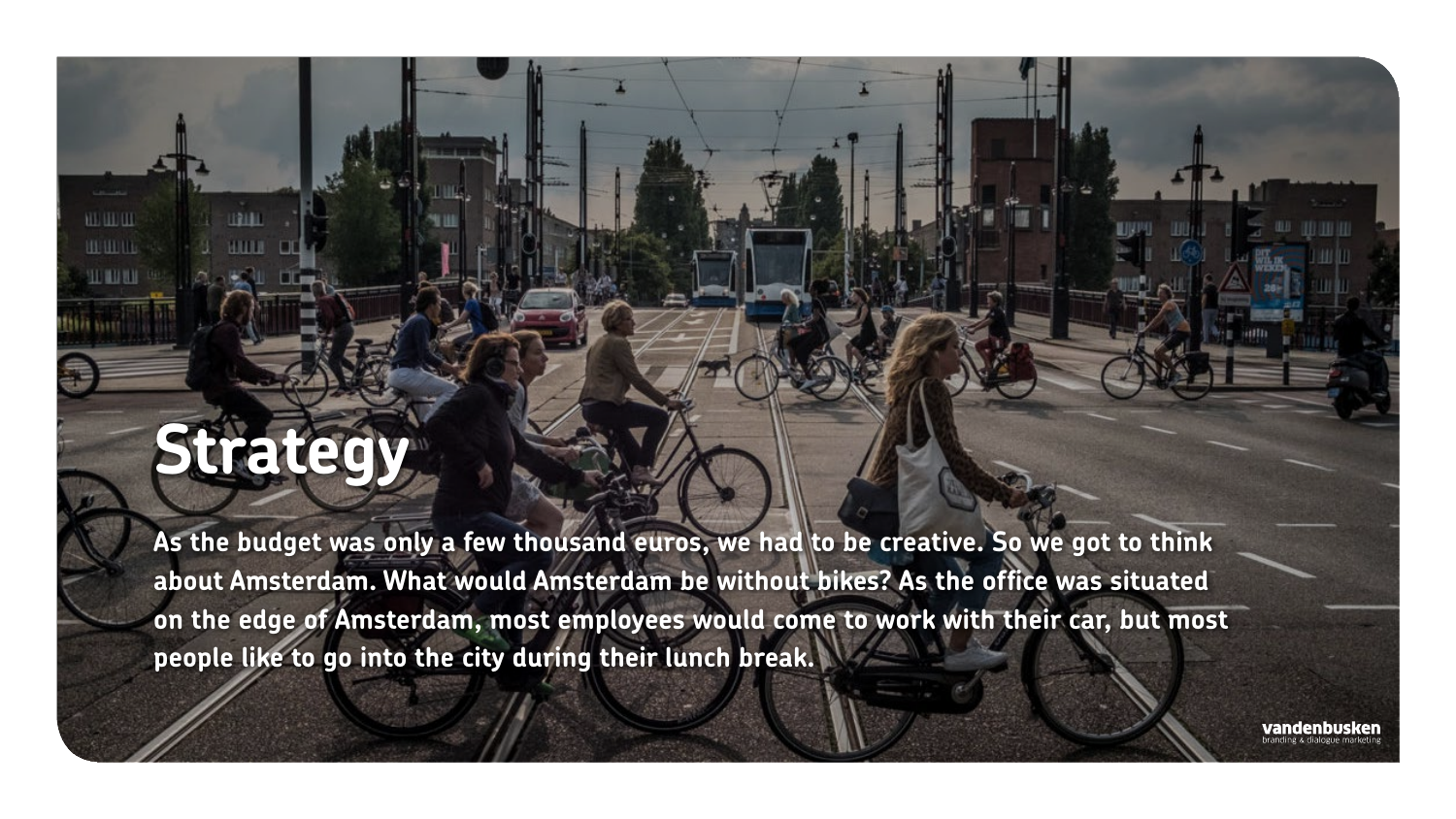**That's how we created notable, purple "Spotta-bicycles", for Spotta to give as a playful housewarming gift to their client.** 

**The approach; Spotta does not only get consumers in motion (figuratively) but their clients as well (literally)!**